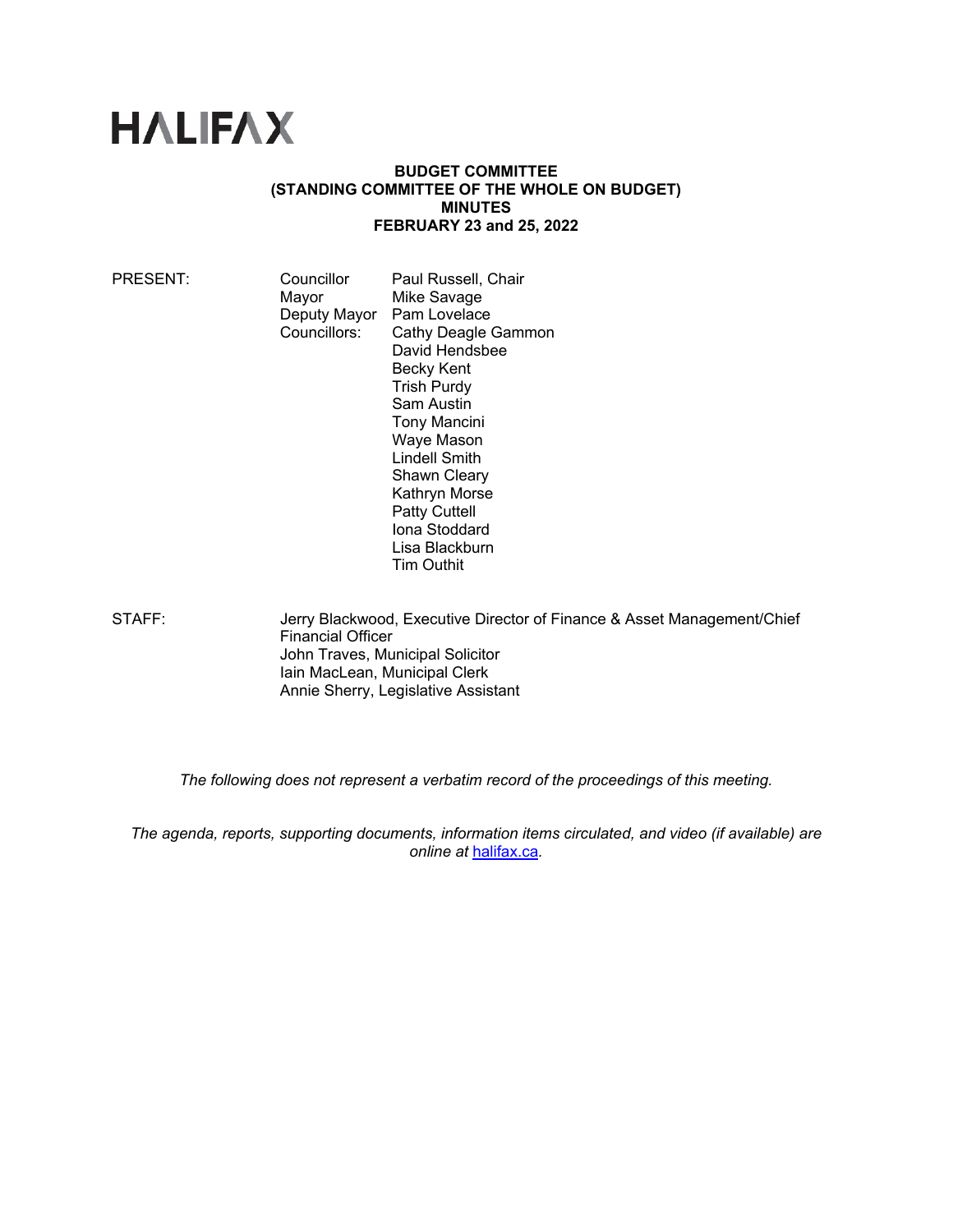*The meeting was called to order at 9:36 a.m. and recessed at 11:36 a.m. Budget Committee reconvened at 12:31 p.m., and recessed at 12:45 p.m. Budget Committee reconvened at 1:21 p.m., and moved into an In Camera (In Private) session at 2:36 p.m. Budget Committee and reconvened at 3:56 p.m. and recessed at 3:56 p.m. on February 23, 2022. Budget Committee reconvened on February 25, 2022 at 9:33 a.m. and moved into an In Camera (In Private) session at 9:39 a.m. Budget Committee reconvened at 10:56 a.m., and recessed at 12:01 p.m. Budget Committee reconvened at 1:01 p.m. and adjourned at 2:46 p.m.*

# **1. CALL TO ORDER AND LAND ACKNOWLEDGEMENT**

The Chair called the meeting to order at 9:36 a.m. on February 23, 2022 and acknowledged that the meeting took place in the traditional and ancestral territory of the Mi'kmaq people, and that we are all treaty people.

# **2. APPROVAL OF THE MINUTES – February 2, 4, and 9 & 11, 2022**

MOVED by Councillor Stoddard, seconded by Councillor Morse

## **THAT the minutes of February 2, 4, and 9 & 11, 2022 be approved as circulated.**

## **MOTION PUT AND PASSED.**

# **3. APPROVAL OF THE ORDER OF BUSINESS AND APPROVAL OF ADDITIONS AND DELETIONS**

Additions: None

Deletions: None

MOVED by Councillor Deagle Gammon, seconded by Councillor Blackburn

## **THAT the agenda be approved as presented.**

## **MOTION PUT AND PASSED UNANIMOUSLY**.

Not present: Deputy Mayor Lovelace

# **4. CALL FOR DECLARATION OF CONFLICT OF INTERESTS – NONE**

# **5. PUBLIC PARTICIPATION**

**Matt Stickland, Halifax** spoke regarding their concerns about Halifax Regional Police's polygraph unit and noted that the use of polygraphs without a lawyer present is a violation of the Charter of Rights and Freedoms and stated their opposition to the proposed Budget increase. Stickland responded to questions of clarification from Budget Committee.

**Carmel Farahbakhsh, District 7** spoke to their concerns with ongoing issues with transparency and accountability following the events of August 18, 2021, and the disproportionate impact on the Black, Indigenous, People of Colour (BIPOC) community, and youth in the area. Farahbakhsh further called upon the Budget Committee to refuse the recommended budget increase.

**Lori Curtis, Halifax** stated their opposition to the recommended budget increase, encouraged the Committee to address the contents of and guide actions by well-researched reports like the Subcommittee to Define Defunding Police report.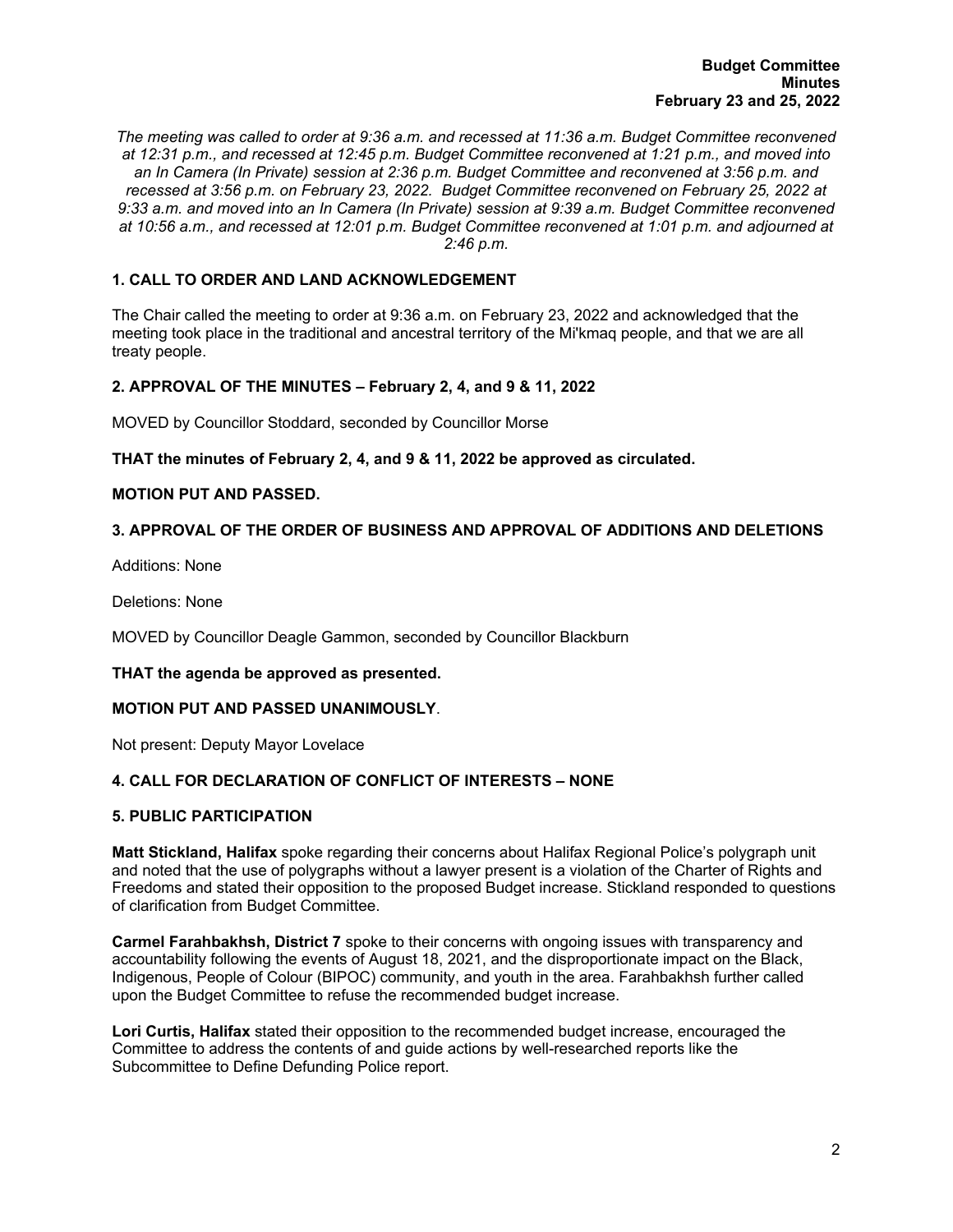**Collins Ellison, Halifax** spoke to their personal experiences with homelessness, the Mobile Mental Health Unit, and interactions with the Halifax Regional Police. Ellison responded to questions of clarification from Budget Committee.

**Isabel Tees, Halifax** stated that there are increases to the Halifax Regional Police budget every year but increases to services have not occurred. Tees spoke to the need for transparent tracking of financial increases in order to publicly refute claims that the budget has not increased. Tees responded to questions of clarification from Budget Committee.

**Lou Campbell, Halifax** spoke to the need to imagine defunding the police as a refunding of social services, expressed their support for the recommendations from the Subcommittee to Define Defunding Police report, and asked the Budget Committee to send the proposed budget back to the Board of Police Commissioners.

**Jordan Roberts, District 8** spoke against the proposed budget increases and outlined four alternatives for community-based response for addressing sexualized violence. Roberts responded to questions of clarification from Budget Committee.

**Claire Rillie, District 8 and representing Wellness Within** spoke regarding their opposition to Halifax Regional Police's budget requests for additional victim services unit personnel and patrol officers. Rillie encouraged Budget Committee to deny the budget increase and reinvest the money into other areas in the community.

**Kendra Benedict, District 8** spoke to sexual assault support not being a policing issue and asked for the proposed budget increase to be reinvested in established community programs that are currently doing this work. Benedict called on Budget Committee to reject this budget and revise, de-task, and defund as outlined in the Subcommittee to Define Defunding Police report.

**Sarah Turner-Hawtin, District 8** stated their opposition to the proposed budget increase, that funds should instead be reallocated to address the housing crisis, and that a proposed budget increase following the Subcommittee to Define Defunding Police report is counter intuitive.

**Sakura Saunders, Halifax** spoke to the Halifax Regional Police having lost trust with the community, particularly following the lack of transparency following the events of August 18, 2021. Saunders stated their opposition to the proposed budget increase asked Budget Committee to consider reallocating a portion of the proposed budget increase to a 24/7 warming center.

**Rachelle Sauve, representing PADS Community Advocacy Network** shared a message from the PADS Community Advocacy network, highlighted the interplays of police violence and systemic classism, and asked Budget Committee to deny the budget increase.

**Nina Cherry, District 7** spoke to the desire to see the reallocation of the proposed budget increase, recommended removing victim services from the Halifax Regional Police, and referenced calls to action from the Missing and Murdered Indigenous Women and Girls report.

**Hil Hamilton, District 7** spoke to previous commitments made by Regional Council around defunding the police and called for the Halifax Regional Police budget to be tied to clear, transparent performance measures. Hamilton asked Budget Committee to reject the proposed budget increase and responded to questions of clarification.

**Skyler Curtis, Halifax** spoke to their personal experiences with the Halifax Regional Police and stated that an increase of police presence in vulnerable communities will lead to an increase in police violence against those communities.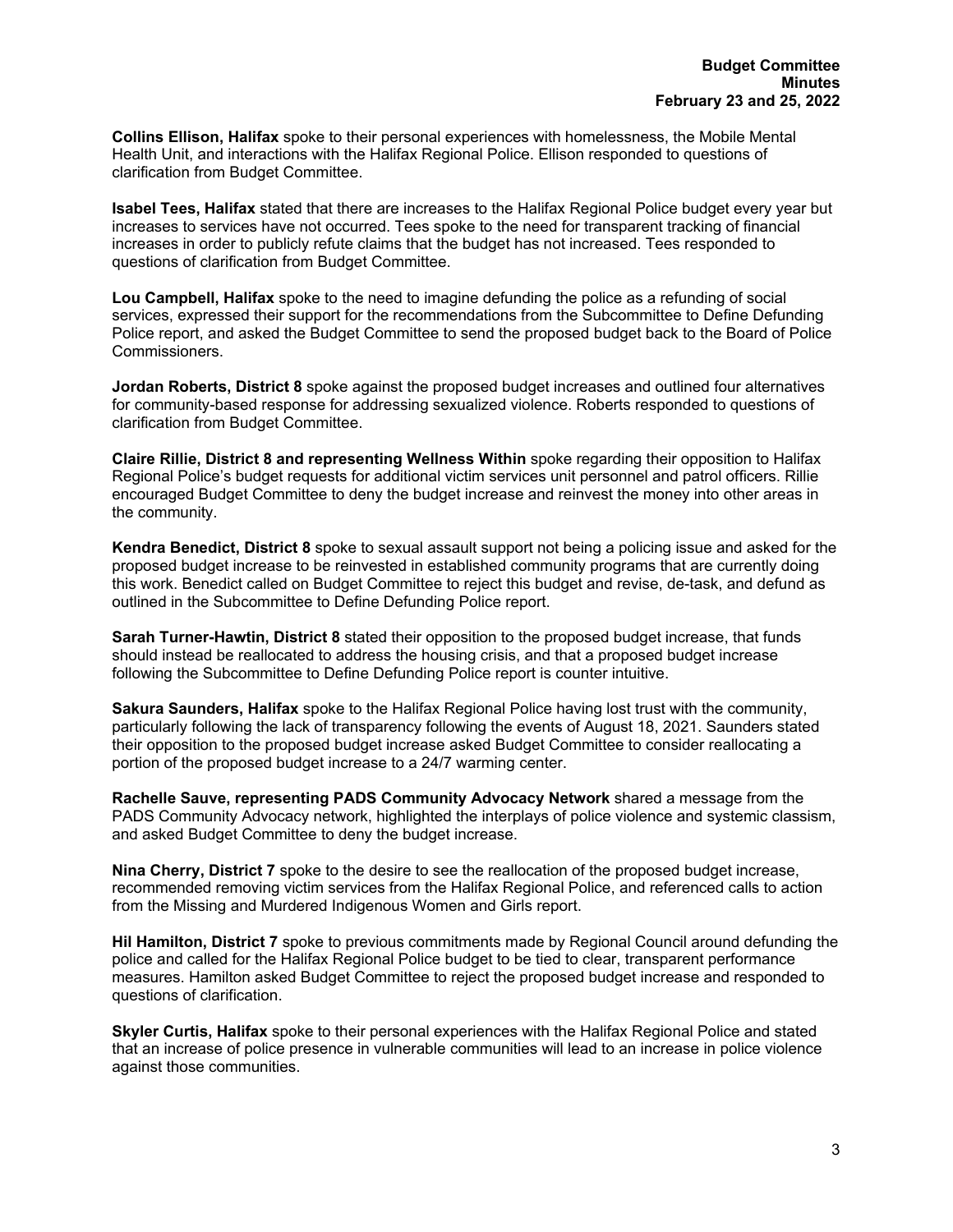**Jamie Livingston, District 8** stated their opposition to Halifax Regional Police's proposed budget increase as there was a lack of sufficient evidence provided to justify the request. Livingston stated that public safety can only be enhanced by following HRM's public safety strategy and adopting the Subcommittee to Define Defunding Police report recommendations.

**Sean MacGillivray, District 3** stated their opposition to the proposed budget increase, that the Halifax Regional Police needs to demonstrate that they will adequately address managing their officers before being provided with additional funding, and shared personal experiences with the Halifax Regional Police. MacGillivray responded to question of clarification from Budget Committee.

**Hailie Tattrie, Halifax** stated their opposition to Halifax Regional Police's proposed budget, encouraged Budget Committee to listen to the experts on these issues as outlined in the Subcommittee to Define Defunding Police report, and read an excerpt from *The End of Policing* by Alex S. Vitale.

**Lee-Anne Poole, District 11** spoke to the proposed budget increase having passed at the Board of Police Commissioners by a narrow margin, the need to see racism actively addressed within Halifax Regional Police, and called on Budget Committee to reallocate funds as police are overtasked and overworked.

**Nancy Hunter, District 11** spoke to a shifting police culture throughout their lifetime as a resident in the area, the need for accountable, transparent conversations and oversight, and asked Budget Committee to reallocate the funds to build a caring, equitable community.

# **6. Halifax Regional Police and Royal Canadian Mounted Police**

The following was before Budget Committee:

- Board of Police recommendation report dated February 16, 2022
- Staff presentation dated February 23, 2022
- Handouts dated February 23, 2022
- Correspondence from Andrew Mott, Jason J. Ivany, John McCracken, Veronica Post, Aria Brunetti, Angie MacLean, Emma Sylvester, Ellen Zagar, Joanne Bealy & Evelyn White, John McCracken, Kendra Benedict, Kelsey McLean, Laura Mullally, Nicole Slipp, Sean MacIsaac, Tamara Munroe, Vera Cavanaugh, Collins Ellison, Katie Whitlock, Rachelle Sauve, Debra Ross, Pat Shaw

John Traves, Municipal Solicitor, addressed the Budget Committee and noted that a voice recording shared during Public Participation was of a confidential nature and outlined steps taken to address the privacy breach on the meeting video. Traves further clarified the role of the Budget Committee with respect to the *Police Act.*

Iain MacLean, Municipal Clerk, noted that technical difficulties were occurring regarding Halifax.ca and outlined steps to provide access to the live meeting video to the public.

Councillor Lindell Smith, Chair, Board of Police Commissioners, Chief Dan Kinsella, Halifax Regional Police, and Superintendent Darren Campbell, Royal Canadian Mounted Police, gave a presentation on the proposed Halifax Regional Police and Royal Canadian Mounted Police budget and responded to questions of clarification from Budget Committee*.* 

As provided for in section 103 of Administrative Order One, *Respecting the Procedures of the Council*, a motion was made to convene In Camera to discuss a security matter.

Moved by Deputy Mayor Lovelace, seconded by Councillor Mancini

## **THAT Budget Committee move to In Camera (In Private) to discuss a security matter.**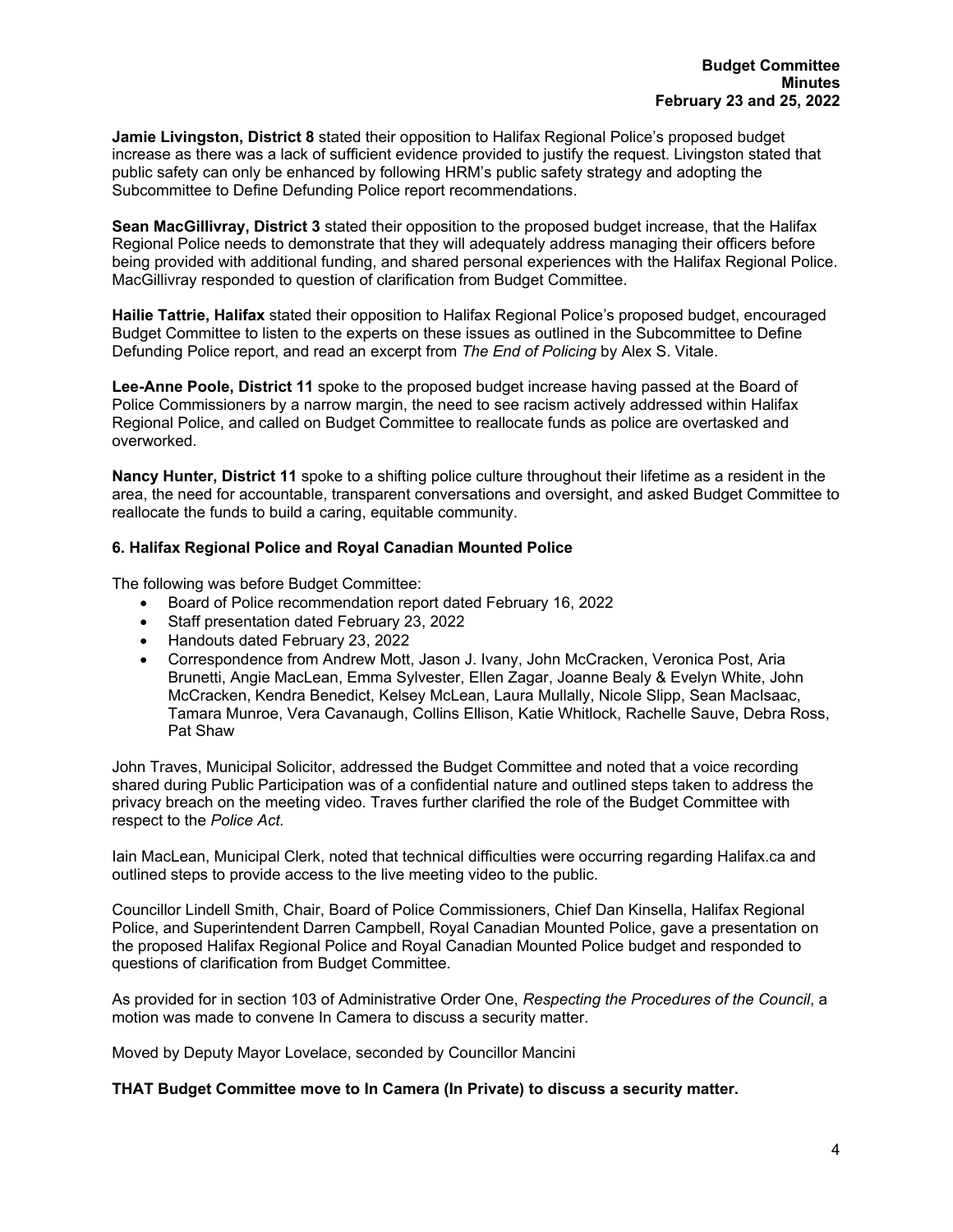John Traves, Municipal Solicitor, responded to questions of clarification from Budget Committee and outlined rationale for moving to an In Camera (In Private) session as set out in section 19 of the *Halifax Regional Municipality Charter.*

# **MOTION PUT AND PASSED.**

As provided for in section 103 of Administrative Order One, a motion was made to convene In Camera to discuss a security matter.

MOVED by Councillor Mancini, seconded by Deputy Mayor Lovelace

## **THAT Budget Committee move to In Camera (In Private) to discuss a security matter.**

## **MOTION PUT AND PASSED.**

Chief Dan Kinsella, Halifax Regional Police, and Superintendent Greg Robertson, Halifax Regional Police, responded to questions of clarification from Budget Committee.

MOVED by Councillor Mason, seconded by Councillor Mancini

**THAT the Budget Committee direct the Chief Administrative Officer to prepare the Halifax Regional Police 2022/23 Budget and Business Plan, as approved by the Board of Police Commissioners (BoPC) on January 31, 2022.**

Chief Dan Kinsella, Halifax Regional Police, responded to questions of clarification from Budget Committee regarding the status of body worn cameras, and diversity representation within the Halifax Regional Police.

Superintendent Darren Campbell, Royal Canadian Mounted Police, responded to questions of clarification from Budget Committee.

Jerry Blackwood, Executive Director of Finance & Asset Management/Chief Financial Officer, responded to questions of clarification from Budget Committee and clarified that the request before Budget Committee was not included in the January 28, 2022 approved general tax rate of 4.6%.

Jacques Dubé, Chief Administrative Officer, responded to questions of clarification from Budget Committee regarding the approval process for the proposed budget and the jurisdiction of the Board of Police Commissioners.

Superintendent Greg Robertson, Halifax Regional Police, responded to questions of clarification from Budget Committee.

MOVED by Councillor Mancini, seconded by Councillor Purdy

#### **THAT Budget Committee defer a decision on the Halifax Regional Police budget and business plan and refer it back to the Board of Police Commissioners for review and revision such that the proposed service enhancements be in an amount not to exceed \$1,393,850.**

John Traves, Municipal Solicitor, responded to questions of clarification from Budget Committee.

Jerry Blackwood, Executive Director of Finance & Asset Management/Chief Financial Officer, responded to questions of clarification from Budget Committee regarding the timeline for bringing this item back to Budget Committee.